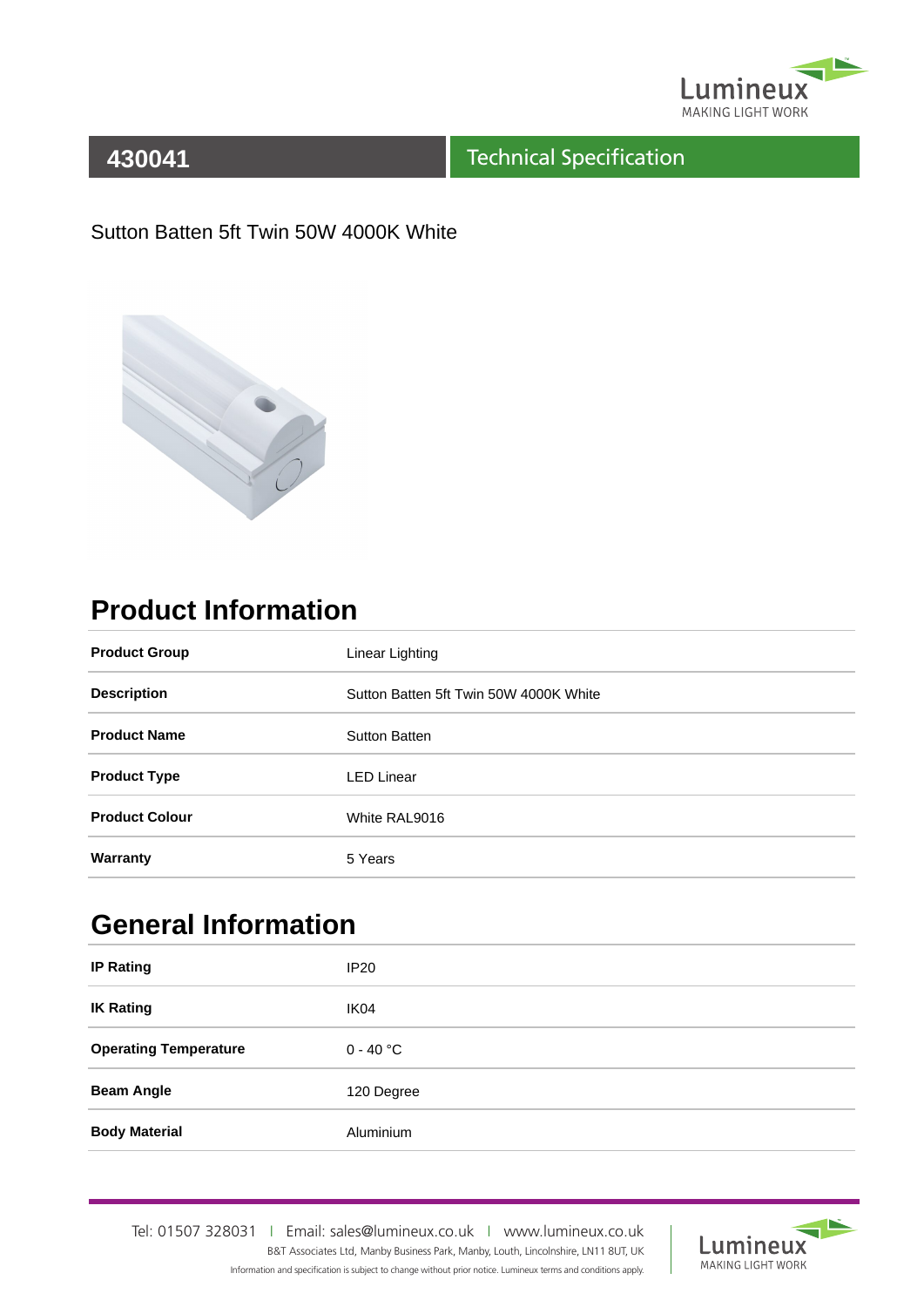

#### Technical Specification

| <b>Diffuser Material</b> | Polycarbonate |
|--------------------------|---------------|
| <b>Mounting Type</b>     | Surface       |
| <b>BESA Mount</b>        | true          |

# **LED Information**

| <b>LED Type</b>                | <b>SMD</b> |
|--------------------------------|------------|
| <b>LED Manufacturer</b>        | San'an     |
| Lumen Output +/- 10%           | 6030lm     |
| <b>Lumens Per Circuit Watt</b> | 117Lm/W    |
| <b>LED Lifetime L70</b>        | 50000 h    |
| <b>CCT</b>                     | 4000K      |
| <b>CRI</b>                     | <80        |

## **Electrical Information**

| <b>Class</b>           | Class I              |
|------------------------|----------------------|
| <b>Connection Type</b> | <b>Push Terminal</b> |
| <b>Circuit Wattage</b> | 51.8W                |

### **Driver Information**

| <b>Driver Brand</b>        | Tridonic      |
|----------------------------|---------------|
| <b>Input Voltage</b>       | 220 - 240 VAC |
| <b>Input Current</b>       | 0.22A         |
| <b>Operating Frequency</b> | $50 - 60$ Hz  |
| <b>Power Factor</b>        | < 0.90        |

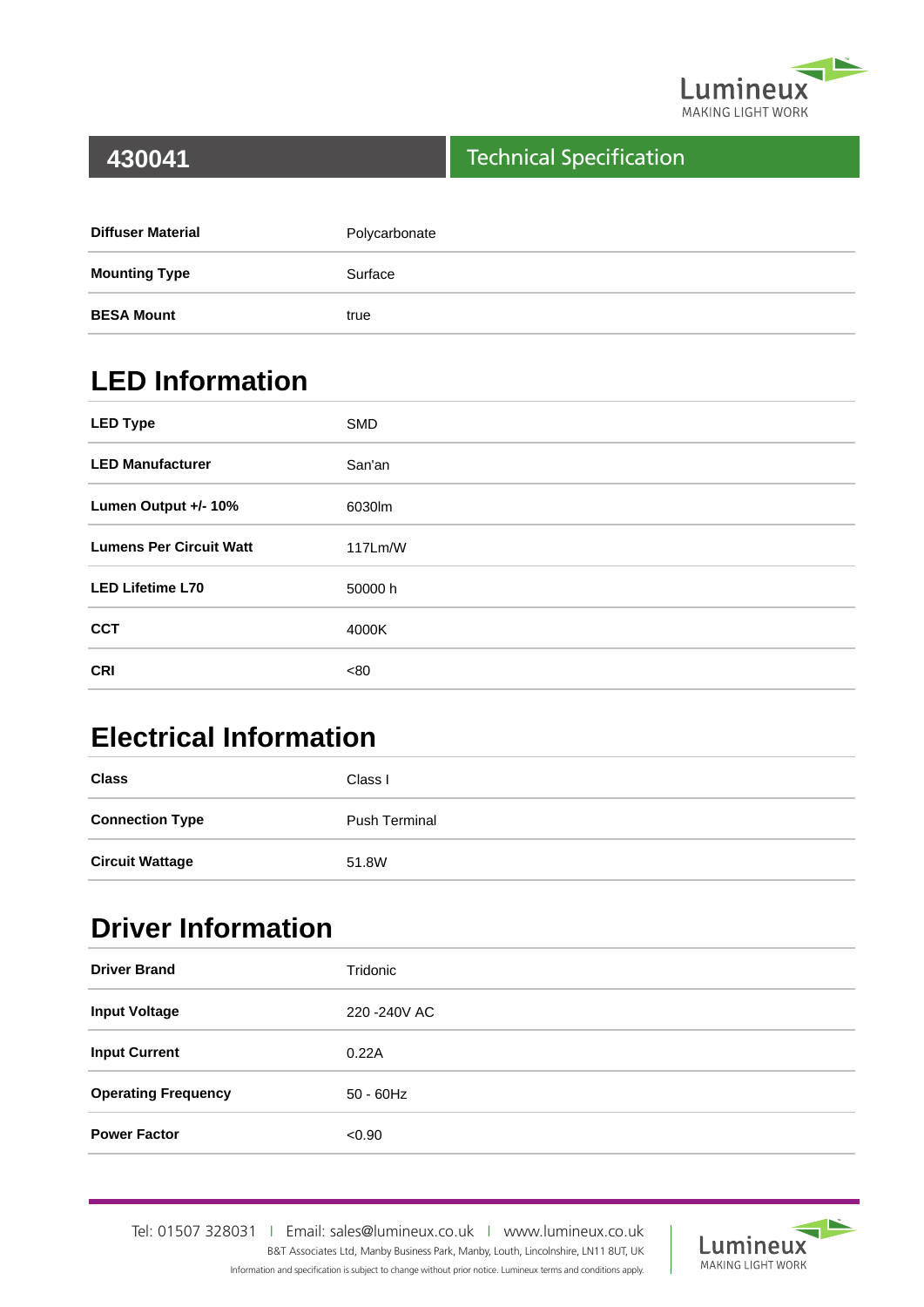

#### Technical Specification

# **Shipping Information**

| <b>Product Weight</b>       | 1.5 <sub>kg</sub>      |
|-----------------------------|------------------------|
| <b>Carton Dimensions</b>    | 1555mm x 300mm x 160mm |
| <b>Qty Per Outer Carton</b> | 8                      |
| Packaged Weight ea.         | 1.8 <sub>g</sub>       |
| <b>Barcode</b>              | 5055379534682          |

## **Certification**

| <b>Manufactured in Accordance to</b> | <b>BS EN 60598-1</b> |
|--------------------------------------|----------------------|
| <b>CE Marked</b>                     | Yes                  |
| <b>Origin of Manufacturer</b>        | China                |

### **Product Dimensions**

| (A) | 62 mm   |
|-----|---------|
| (B) | 64 mm   |
| (C) | 1524 mm |